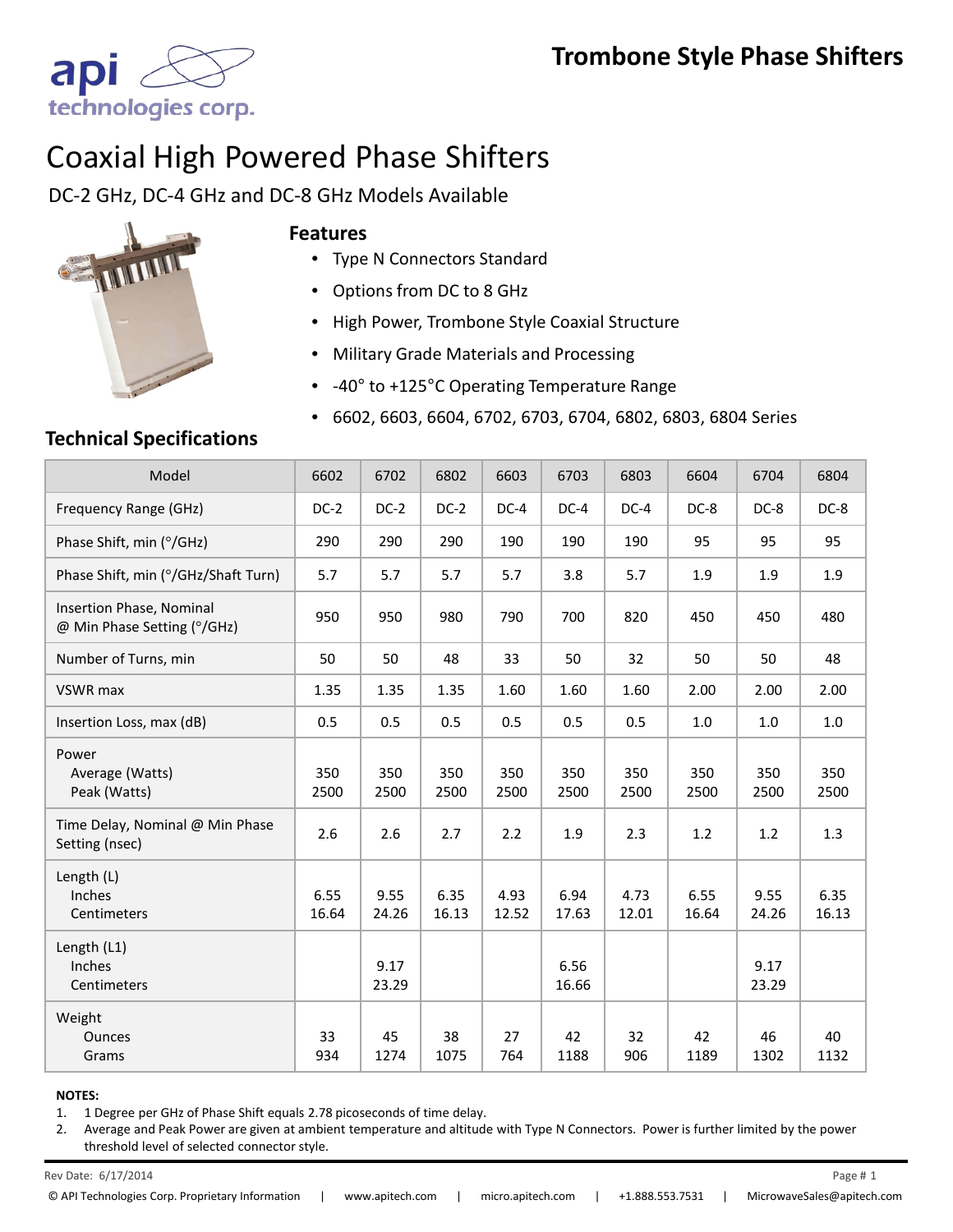## **Trombone Style Phase Shifters**

## **Models 6602, 6603, 6604**



#### **Models 6702, 6703, 6704**